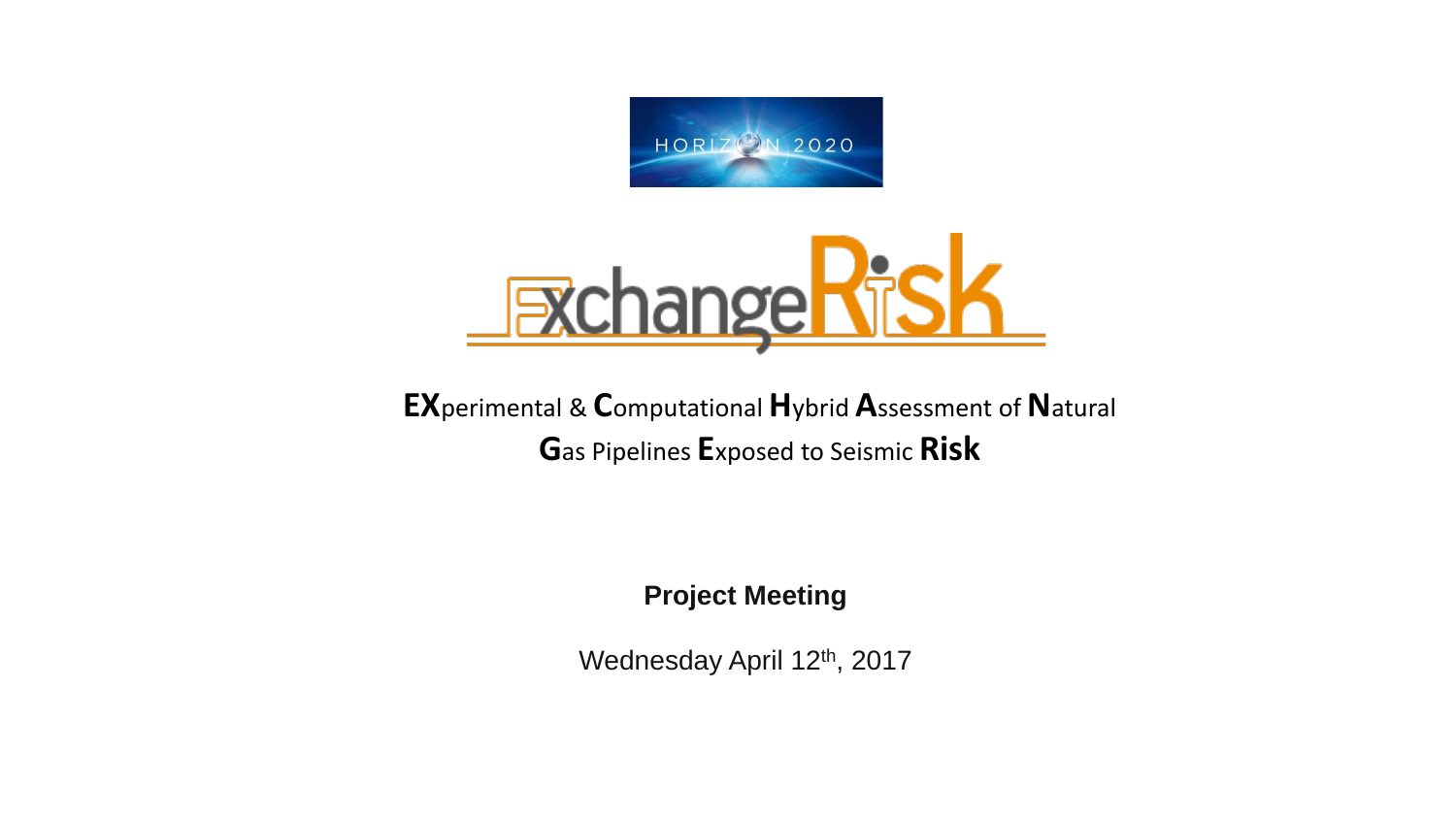## Project Meeting agenda

Wednesday 12<sup>th</sup> April, University of Toronto, Canada – Teleconference with remote partners

| <b>+</b> Toronto, Canada<br>$EDT$ (UTC -4)                         | Wed, 12 Apr 2017 | $10:00\bullet$  |
|--------------------------------------------------------------------|------------------|-----------------|
| <u>■ New York, NY, USA</u><br>EDT (UTC-4) Toronto +0               | Wed, 12 Apr 2017 | $10:00$ .       |
| <b>He</b> Bristol, United Kingdom<br>BST (UTC +1) Toronto +5       | Wed, 12 Apr 2017 | $15:00\bullet$  |
| <b>Naples</b> , Italy<br>CEST (UTC +2) Toronto +6                  | Wed, 12 Apr 2017 | $16:00 \bullet$ |
| <b>Weimar, Germany</b><br>CEST (UTC +2) Toronto +6                 | Wed, 12 Apr 2017 | $16:00 \bullet$ |
| Vienna, Austria <sup>®</sup><br>CEST (UTC +2) Toronto +6           | Wed, 12 Apr 2017 | $16:00 \bullet$ |
| <b>H</b> Oslo, Norway<br>CEST (UTC +2) Toronto +6                  | Wed, 12 Apr 2017 | $16:00 \bullet$ |
| Thessaloniki, Greece <sup>®</sup><br>EEST (UTC $+3$ ) Toronto $+7$ | Wed, 12 Apr 2017 | 17:00•          |